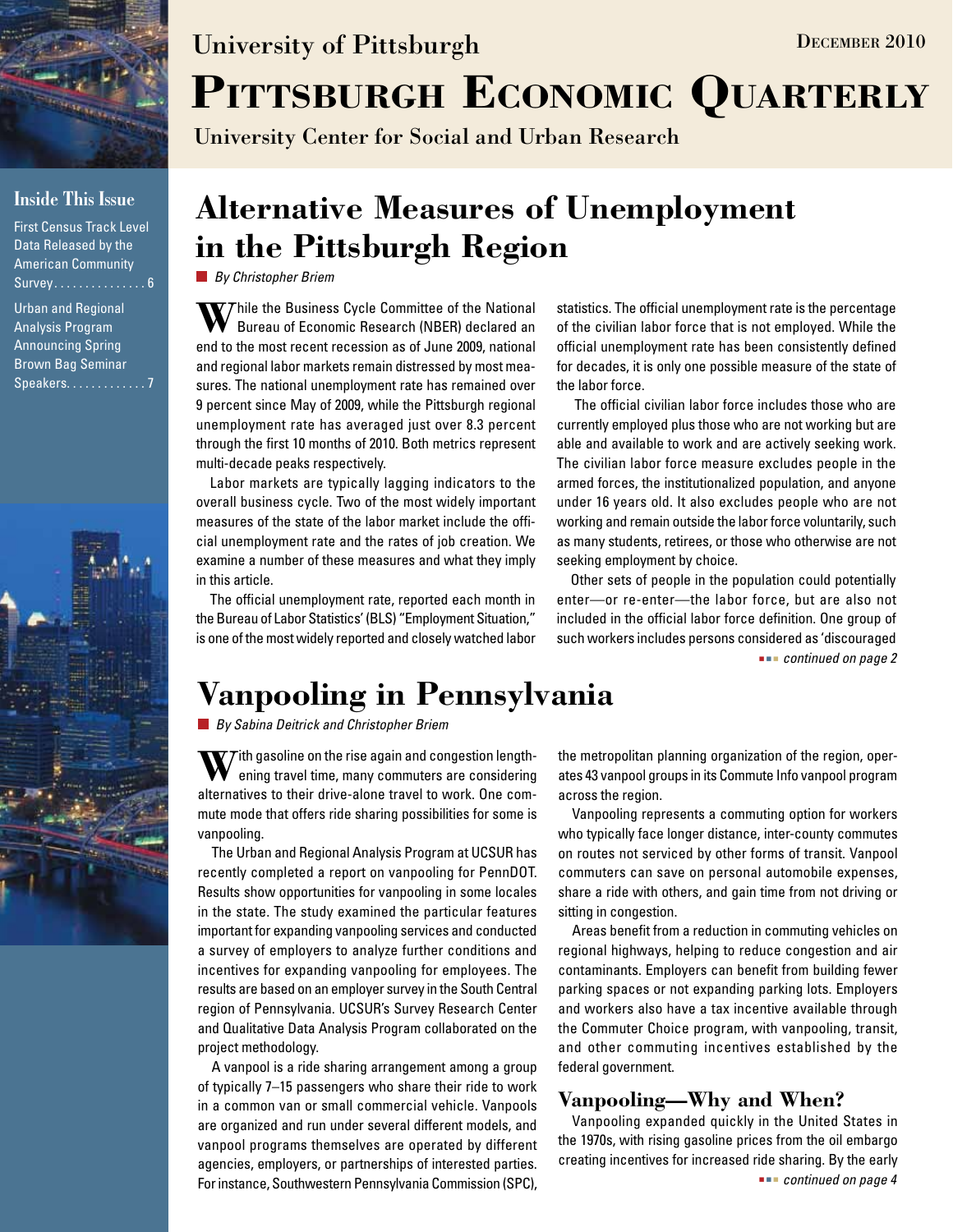*continued from page 1*



**Figure 1. Alternative Measures of Labor Unemployment by Quarter Pittsburgh MSA 2006 Q1 through 2010 Q3**

workers'—individuals who may be available for work, but have ceased looking for employment. Because they are not actively seeking jobs, they are not considered to be part of the labor force as defined for calculation of the unemployment rate.

Other workers excluded from the calculation of the official unemployment rate include marginally-attached workers. These workers are also available for work and would take a job if offered, but have not been looking within the time frame for calculating the labor force as defined above. Another group includes involuntary part-time workers—those workers who would prefer to work full-time, but are instead stuck working part-time.

The BLS, which produces the monthly unemployment rate statistic, has produced alternative measures of unemployment in addition to the official rate each month. The alternatives range from much narrower to much broader definitions of labor force underutilization compared to the official unemployment rate.

There are currently six alternative measures of labor force underutilization, ranging from U-1 through U-6. The specific definitions used for these six measures are shown in Table 1. U-3 is the definition used for the calculation of the official unemployment rate. U-1 and U-2 are narrower measures of unemployment: U-1 only measures workers who have been out of work for 15 weeks or longer and thus can be considered long-term unemployed while U-2 makes a distinction between those who lost their jobs involuntarily and those who may have quit their most recent job.

The distinction is made between U-1, U-2, and the official unemployment rate because the long-term unemployed and those who lost their jobs involuntarily can be considered to suffer greater economic hardship than those unemployed for shorter periods or those who may have left their previous employment voluntarily.

Broader than the official unemployment rate, U-4 expands the unemployed to include discouraged workers, those workers who report they are able to and desire to work, but who have given up searching for jobs because they believe none are available.

U-5 adds all marginally-attached workers, or those who recently have given up the job search for a range of reasons extending beyond discouragement. These reasons, for example, could include lack of child care or transportation.

The broadest measure of labor underutilization, U-6, includes people working part-time who would really like to have full-time jobs. These "underemployed" workers may have had their hours cut back by employers, or perhaps they were looking for full-time work and had to settle for part-time.

BLS calculates these alternative unemployment measures quarterly for all states. Comparable regional level measurements are not regularly published by BLS.

However, here we have used data from the Current Population Survey (CPS) to calculate comparable measurements of U-1 through U-6 for the Pittsburgh Metropolitan Statistical Area (MSA). The CPS is a monthly survey of about 50,000 households conducted by the Census Bureau for the Bureau of Labor Statistics. The CPS is the same source used for calculation of official unemployment rate statistics in the U.S.

Figure 1 shows the recent trends for all six alternative unemployment measures for the Pittsburgh region. The increase in the long term unemployed in the region is evident through the latest quarters displayed.

We then compare these various unemployment measures for the full year running from the fourth quarter of 2009 through the third quarter of 2010 for the Pittsburgh MSA to Pennsylvania and the national average (as shown in Table 1).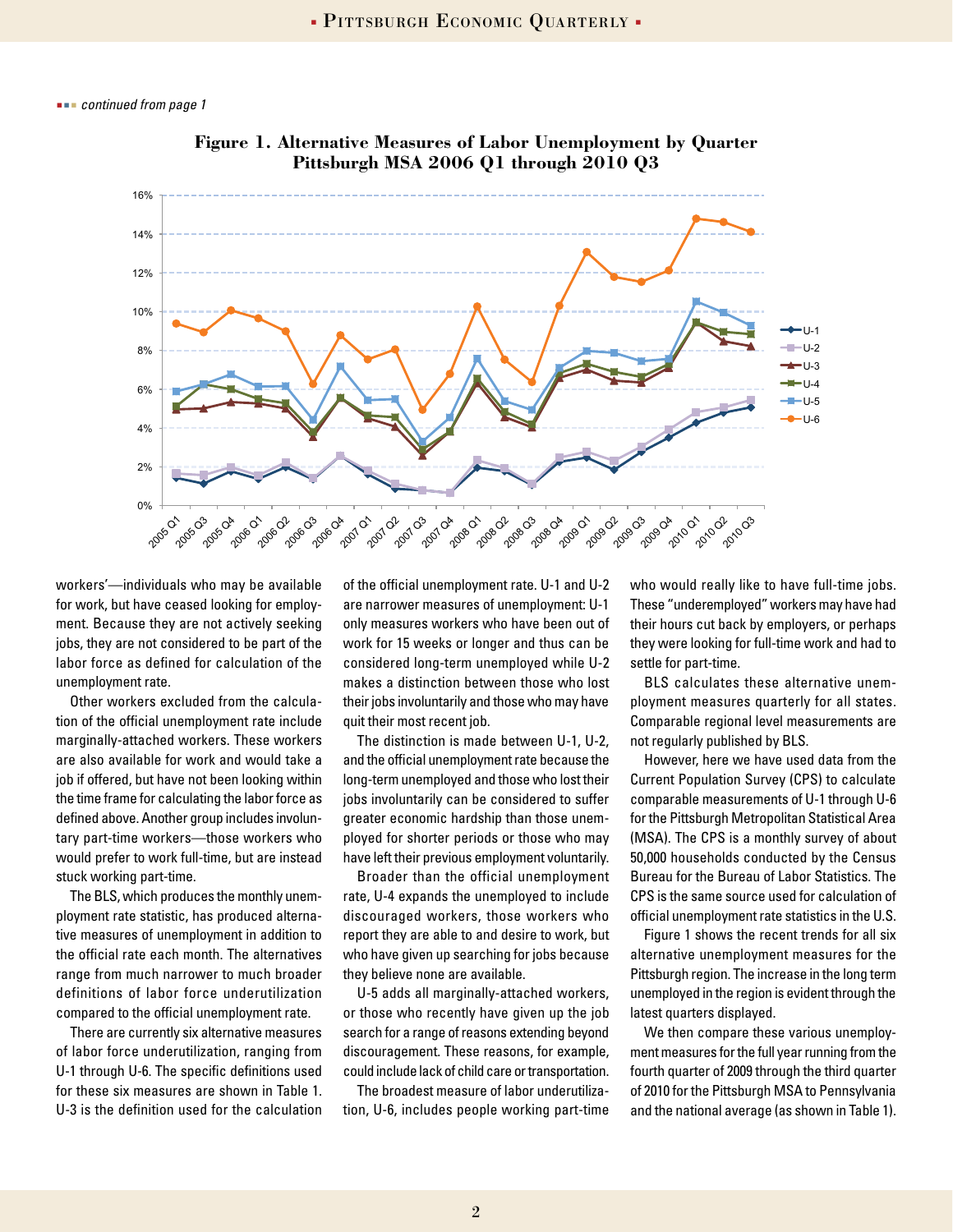As with the official unemployment rate, all six alternative unemployment measures are lower for the Pittsburgh region compared to the nation and the state. U-1, the long term unemployed, measured 4.2 percent in the Pittsburgh region compared to 4.8 percent in Pennsylvania and 5.7 percent for the U.S.

For U-6, the broadest measure of unemployment to include those marginally attached to the labor force, the rate for the Pittsburgh region was 13.7 percent compared to 14.5 percent for Pennsylvania and 16.8 percent for the nation.

How long is unemployment lasting for those actively seeking work? The breakdown of the duration of unemployment in the Pittsburgh region for those currently considered unemployed by U-3, the official unemployment rate definition, is compared to the U.S. averages (see Table 2).

The region currently shows a similar pattern

to the nation with the bulk of the current unemployed out of work for 15 weeks or longer. Both national and regional unemployment have over 60 percent of those officially considered unemployed in this long-term category.

As the economy continues to improve, these rates will decline as the recovery advances, but as these alternative measures show, not all parts of the broadest group of unemployed persons will return to work at the same rates.

#### **Table 1. Alternative Measures of Labor Underutilization for States, Pittsburgh MSA, Pennsylvania and the U.S., Fourth Quarter of 2009 through Third Quarter of 2010 Averages**

|                                                                                                                                                                                                       | <b>Pittsburgh</b><br><b>MSA</b> | <b>Pennsylvania</b> | <b>United States</b> |
|-------------------------------------------------------------------------------------------------------------------------------------------------------------------------------------------------------|---------------------------------|---------------------|----------------------|
| U-1, persons unemployed 15 weeks or longer, as a percent of the<br>civilian labor force                                                                                                               | 4.2                             | 4.8                 | 5.7                  |
| U-2, job losers and persons who completed temporary jobs, as a<br>percent of the civilian labor force                                                                                                 | 4.6                             | 5.3                 | 6.1                  |
| U-3, total unemployed, as a percent of the civilian labor force (this is<br>the definition used for the official unemployment rate)                                                                   | 8.2                             | 8.7                 | 9.7                  |
| U-4, total unemployed plus discouraged workers, as a percent of the<br>civilian labor force plus discouraged workers                                                                                  | 8.5                             | 9.2                 | 10.3                 |
| U-5, total unemployed, plus discouraged workers, plus all other margin-<br>ally attached workers, as a percent of the civilian labor force plus all<br>marginally attached workers                    | 9.3                             | 10.0                | 11.1                 |
| U-6, total unemployed, plus all marginally attached workers, plus total<br>employed part time for economic reasons, as a percent of the civilian<br>labor force plus all marginally attached workers. | 13.7                            | 14.5                | 16.8                 |

Sources: US and Pennsylvania, Bureau of Labor Statistics (BLS), Pittsburgh: compiled from Current Population Survey (CPS) data.

### **Table 2. Unemployed Persons by Duration of Unemployment, Pittsburgh MSA and U.S., October 2010**

|                          | U.S.                         |                | <b>Pittsburgh MSA</b> |                |
|--------------------------|------------------------------|----------------|-----------------------|----------------|
|                          | <b>Number</b><br>(thousands) | <b>Percent</b> | <b>Number</b>         | <b>Percent</b> |
| <b>Less than 5 weeks</b> | 2,432                        | 17.5%          | 25,841                | 23.5%          |
| 5-14 weeks               | 3,037                        | 21.8%          | 15,966                | 14.5%          |
| 15 weeks and over        | 8,434                        | 60.7%          | 68,349                | 62.0%          |
| <b>Total</b>             | 13,903                       | 100.0%         | 110,157               | 100.0%         |

Sources: US: Bureau of Labor Statistics (BLS), Pittsburgh: compiled from Current Population Survey (CPS) data.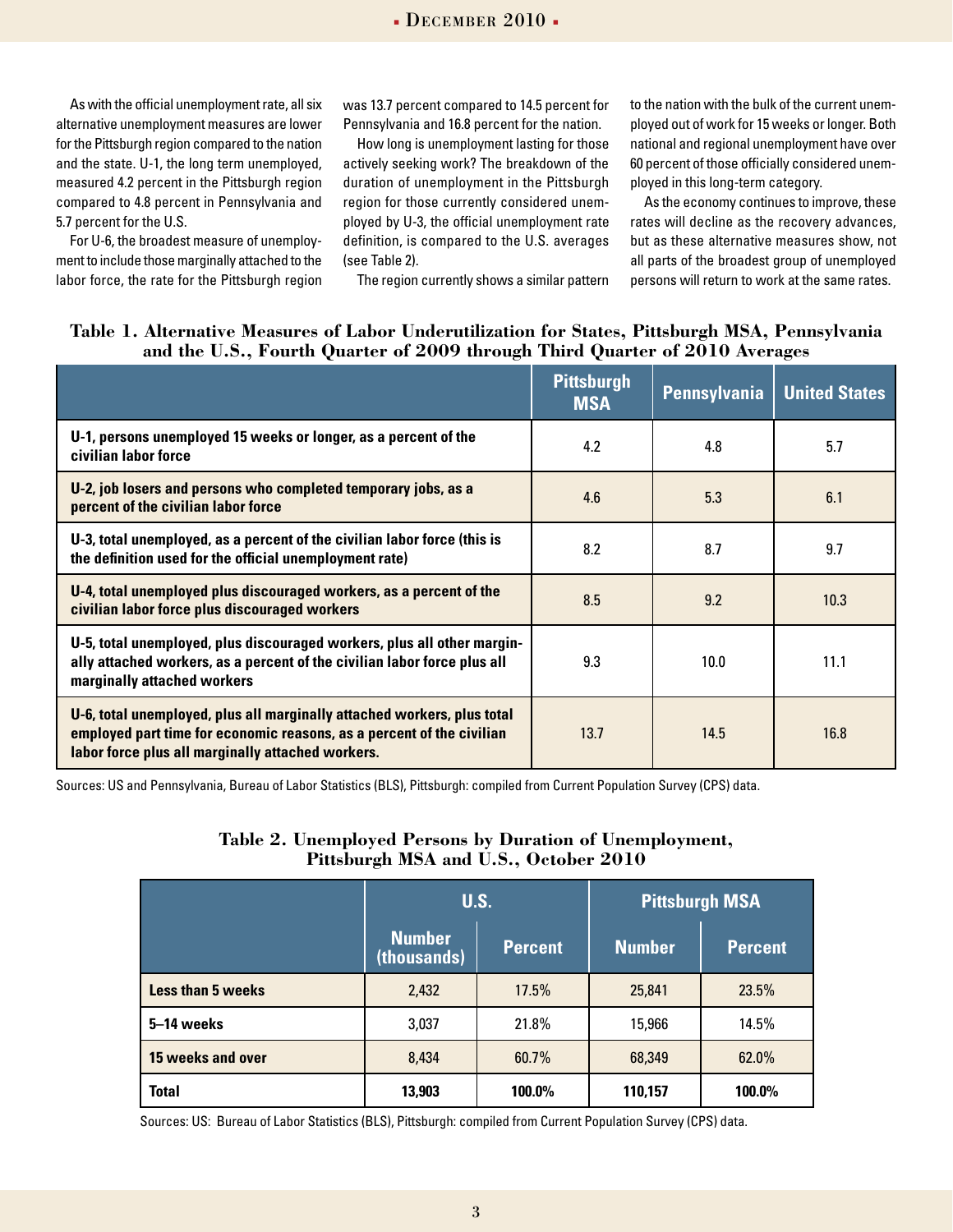*continued from page 1*

1980s, there were more than 20,000 commuter vanpools in the United States. Vanpooling subsequently decreased with lower fuel prices until the late 1990s, when a combination of increased congestion, rising gasoline costs, and federal programs and tax incentives promoted greater vanpool use. Several states, including Washington, have created state vanpooling programs to help to reduce congestion and improve air quality.

In Pennsylvania, vanpooling remains limited (see Figure 1). As of 2008, just over three quarters (76.2 percent) of Pennsylvania commuters were estimated to drive to work alone, virtually identical to the U.S. average of 75.5 percent. Only three vanpool operations in Pennsylvania reported vanpool statistics in 2009 to the National Transit Database, including Southwestern Pennsylvania Commission, the largest agency with vanpool operations in Pennsylvania. SPC's vanpooling program ranked 37th in the nation with 5.6 million vanpool passenger miles. In addition, there are many other vanpools in the state, including private operators and employer vanpools.

The employer survey for this study was developed for the South Central region of Pennsylvania, an area with limited public transit usage and a relatively higher incidence of carpooling. With a large number long distance commuters and transit largely limited to local bus service, South Central Pennsylvania represents a smaller market where many commuters can benefit from alternatives to long distance driving available with vanpooling.

The survey participants were employers in the South Central region of Pennsylvania, contacted through Commuter Services of Pennsylvania and the Susquehanna Regional Transportation Partnership, a nonprofit organization of chambers of commerce and area transit agencies working to improve commuting conditions in the region. A total of 437 employer surveys were returned.

The employer survey focused on a number of critical interrelated issues:

- Employer industry, size, and location
- Commuting patterns among employees
- Provision of parking and other commute costs
- Cost reduction incentives



The survey respondents represented a solid cross-section of firms in the South Central Pennsylvania regional economy and gave good industrial and firm size differences for targeting vanpooling efforts.

Firm respondents, on average, were larger employers—nearly 20 percent of firms employed over 500 people by total firm size. Manufacturing firms (58 responding firms) were more prevalent among the medium-to-larger employers, along with educational services and health care and social assistance.

As reported by firms in the survey, driving alone is by far the most common commute mode for persons traveling to work. Four-fifths of the firms surveyed reported that 90 percent or more of their workers commuted to work by driving alone, and a significant number of firms—38 percent of respondents—reported that 100 percent of their employees drove to work alone.

Employees at smaller sized firms were far more likely to drive alone than employees at the largest establishments. Two-thirds of firms with fewer than 25 employees reported 100 percent of their workers driving to work alone.

Conversely, workers at larger firms were much likely to take public transit than workers at smaller firms. Two-thirds of firms with more than 500 workers reported at least some share of their workers commuted by public transit.

Fully one-third of respondents reported at least some of their employees engaged in carpooling for their work trips. The prevalence of carpooling was also positively related to size

of firm, with 70 percent of the largest establishments—500 employees—reporting some carpooling to their establishment.

These results across various modes confirm that employees at larger sized establishments are less likely to drive alone to work than employees at smaller establishments and are more likely to commute by various other modes, including biking, walking, and carpooling.

To focus on potential employer support of vanpool program choice, the survey results were modeled to estimate a binomial model of choice of vanpool versus all other modes of transportation. Because the cost of using each mode of transportation varied widely across the region and was not requested in the employee survey, the cost variables were constructed based on a set of assumptions. The key question here was to gain a greater understanding of the factors that could potentially induce employers to support or sponsor vanpool operations at their firms. To get at this question a model of the survey responses was constructed to predict the answer to the question: "Would your firm consider sponsoring vanpooling for employees?"

While the ideal model would predict what factors lead to actual vanpool formation, the number of respondents who indicated that their firms have operating vanpools was so low (five firms) as to preclude such a predictive model.

Therefore, the model developed examined factors related to greater likelihood of considering or adopting vanpooling in the future. The model was tested using logistic regression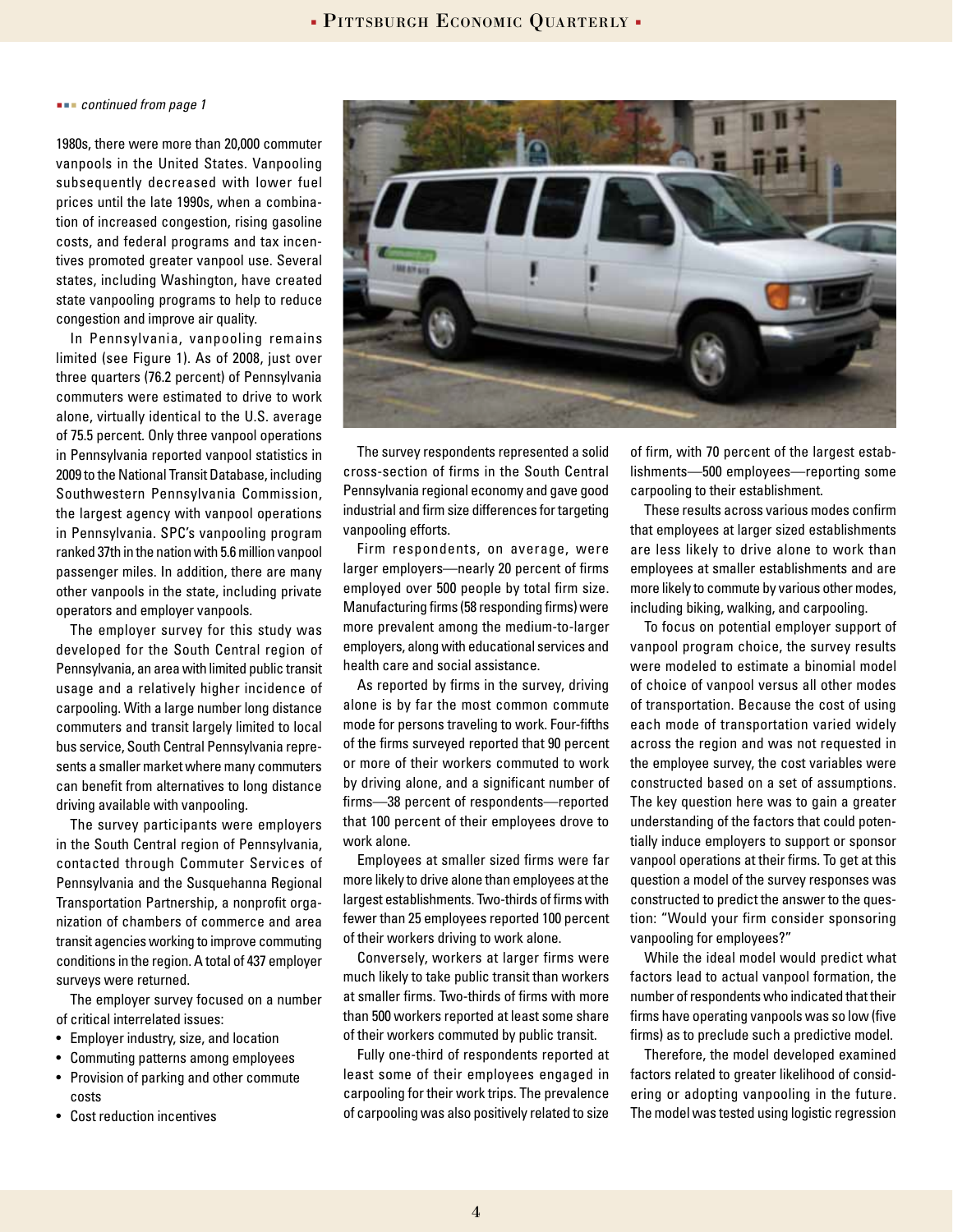analyses, where predictive variables were selected using bivariate Chi-Square tests of potential predictors across the five outcomes.

Variables consistently related in the bivariate tests were selected as model predictors. These include employees working overtime, telecommuting, adequate parking, adequate public transit, and the relation between the availability of transportation options and employee recruitment.

The regression results confirm important issues about vanpooling. Larger sized establishments were positively related to all dependent variables above and significant (except the state task force on vanpooling with p value  $= 0.06$ ), suggesting that size is one of the singularly important factors related to support of vanpooling in the South Central Pennsylvania region.

This is not to suggest that this finding is universal; indeed, we know from other research and results from SPC's CommuteInfo program that dense, urban locations can be vanpool destinations for long distance commuters. Nonetheless, in a region with large employers and long distance commuters, firm size matters.

The relation between the availability of transportation options and recruiting employees was also positively related to the dependent variables in all the models. Thus for many firms in South Central Pennsylvania, it is not sufficient to say current transportation patterns are adequate.

Transportation availability is important for firms to recruit new employees and is significantly related in all the models above; vanpooling clearly can be part of the palate of options.

Results on overtime are somewhat in conflict with existing literature, with overtime—and especially unscheduled overtime—generally negatively associated with vanpooling prospects. Results from the models gave a positive relation. It could be that the two were viewed as somewhat related by survey respondents or that, lacking experience with vanpooling and establishing vanpool groups, survey respondents have not encountered overtime as a hindrance to vanpooling. The results are comparable across the model specifications.

The survey and regression analyses point to a number of conclusions that underscore our knowledge of vanpooling in general and the conditions in South Central Pennsylvania in particular.

- Size matters: Regardless of the form of the question, the larger the firm, the greater the support for vanpooling. Larger firms were also more closely linked to support for additional incentives developed by the state for vanpooling and ride sharing services provided by Commuter Services of Pennsylvania.
- The larger sized firms in the region with more positive views towards vanpooling were in the following industries: manufacturing, educational services, and health care and social assistance. Firm support for vanpooling is an important factor in successful vanpools being established.
- Telecommuting and adequate parking for employees are inversely related to

interest in vanpooling. Firms with greater concern about parking costs will be more likely to engage in vanpooling efforts than those whose costs are not as much a firm concern.

- Convenience and access to public transit were not significant and thus are not strongly related to a firm's support for vanpooling. This fits the general lack of a variety of public transit in much of the South Central Pennsylvania region. Public transit serves limited urban destinations tied to population density and existing use and is unlikely to cover the dispersed geographic locations of many large South Central Pennsylvania employers.
- Commuter Choice is not used extensively in the South Central Pennsylvania region. Not only were most firms not using Commuter Choice, more were not familiar with it. Only 4 percent of survey firms participated in Commuter Choice. Thirty-eight percent of firms in the survey were not familiar with Commuter Choice. The tax benefits available through Commuter Choice could be more widely promoted in Pennsylvania.

The research found that there seems to be a general lack of knowledge of what vanpooling can provide firms. Low levels of public knowledge of vanpooling need to be overcome in order for any incentive program aimed at vanpooling to be effective. The final report Impacts of Vanpooling in Pennsylvania and Future Opportunities is available on the UCSUR Web site, www.ucsur.pitt.edu.



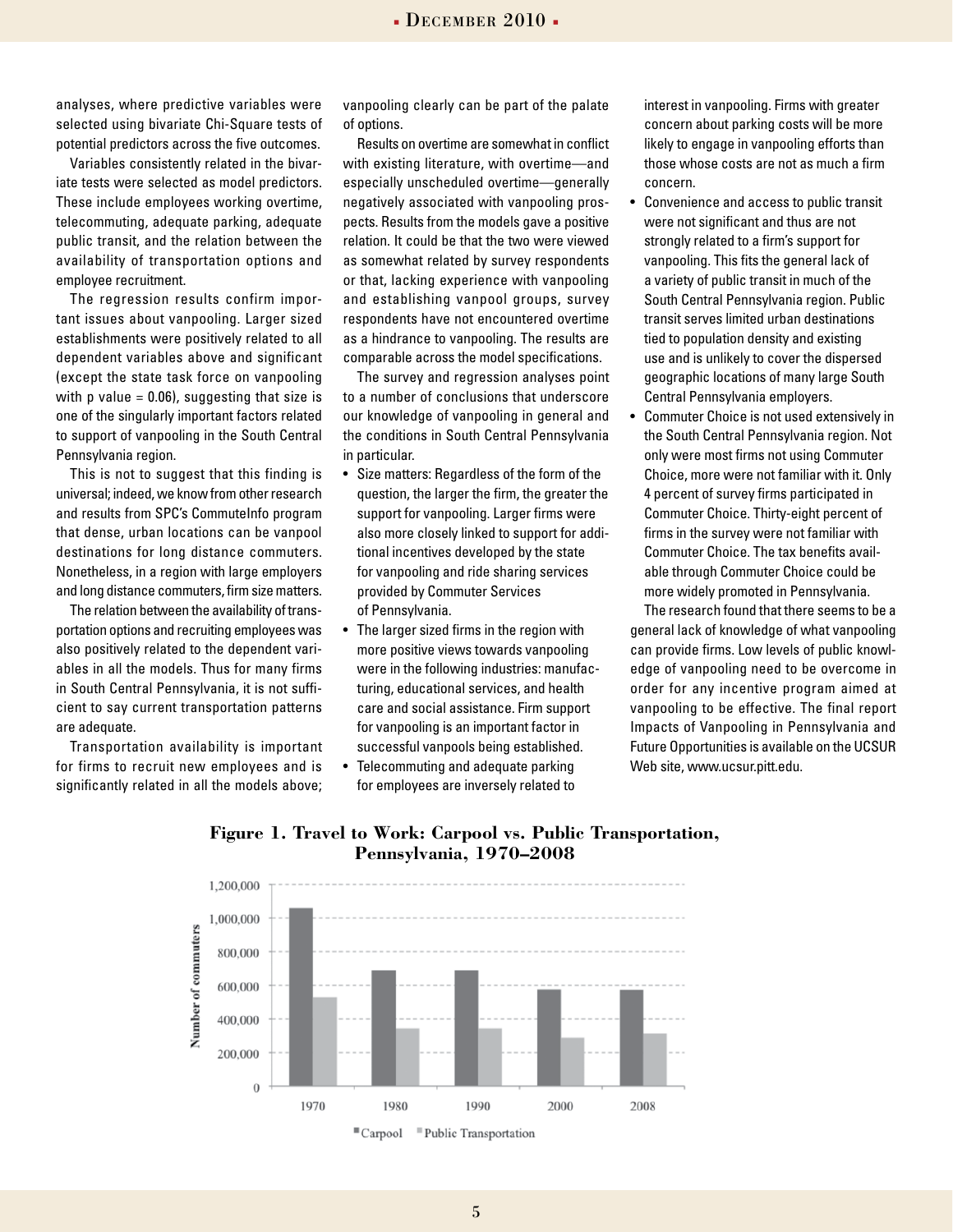### **First Census Tract Level Data Released by the American Community Survey**

*By Christopher Briem*

In December, the U.S. Census Bureau<br> **I** released the first 5-year American n December, the U.S. Census Bureau Community Survey (ACS) estimates. The 5-year ACS provides data at the smallest level of geography, including smaller municipalities, as well as sub-municipal areas at the census tract and census block group levels.

ACS data provide social, economic, housing and demographic statistics for every community in the nation. The current release reported here was the first ACS data released for some of the smaller municipalities in Pennsylvania, and the first significant data released by the ACS program at the sub-municipal level.

The 2005–2009 ACS data are compiled from a rolling annual sample survey mailed to approximately 3 million addresses between Jan. 1, 2005, and Dec. 31, 2009. By pooling several years of survey responses, the ACS can generate detailed statistical portraits of smaller geographies. Additionally, the Census Bureau will release a new set of 5-year estimates every year.

In 2010, three types of estimates will be available from the ACS: 1-year estimates (based on data collected in a single year), 3-year estimates (based on data collected in three consecutive years), and 5-year estimates (based on data collected in five consecutive years).

Data available in each type of ACS estimate are determined by the population size of a geographic area. One year of sample results is sufficient for reporting of data for larger areas, with smaller areas reported

#### **Allegheny County Snaphot—Median Age of Residential Housing by Census Tract American Community Survey 2005–2009 data**

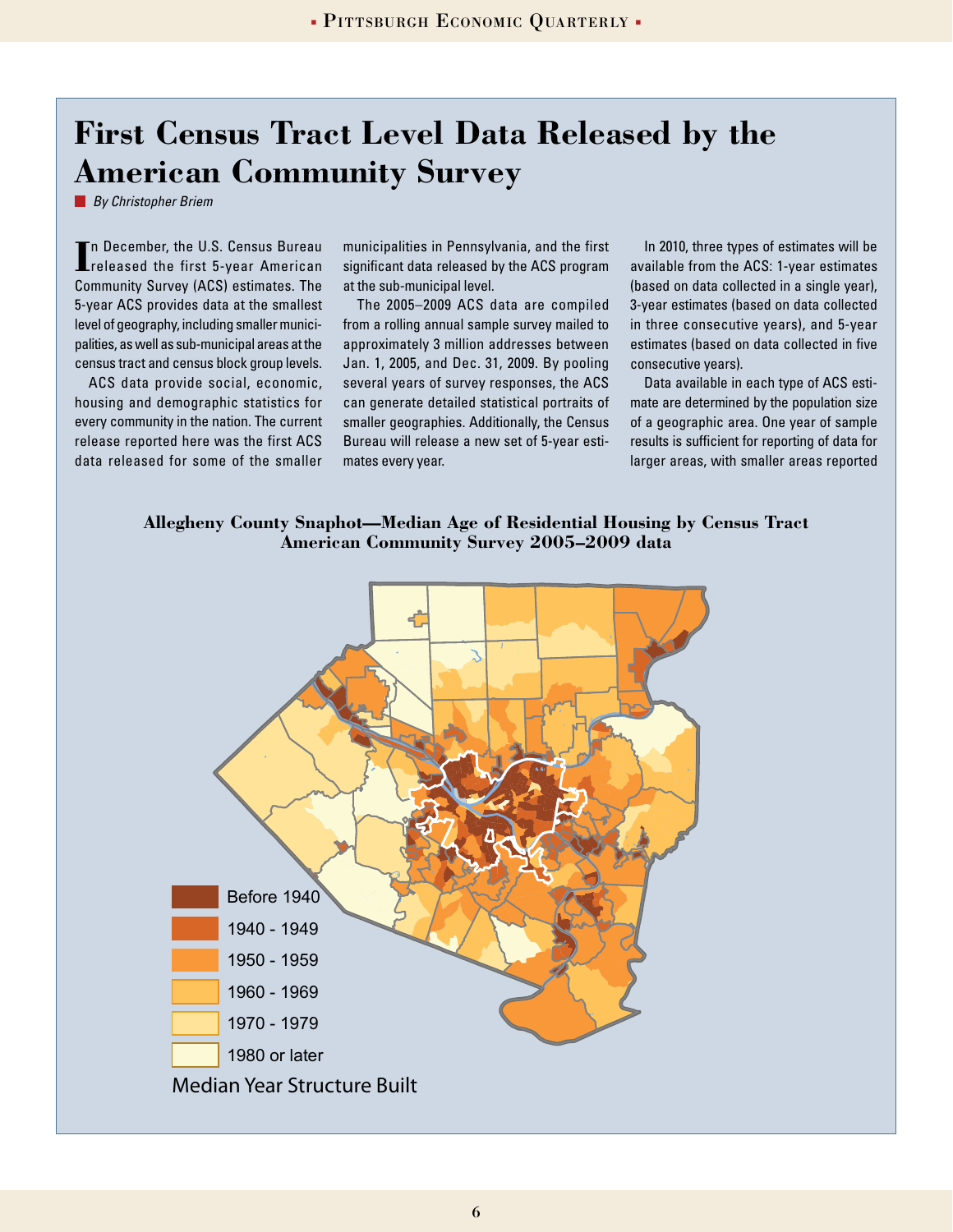$\blacksquare$  Pittsburgh Economic Quarterly  $\blacksquare$  December 2010  $\blacksquare$ 

based upon the pooling of incrementally more years of sample results, as described above.

For areas with populations of 65,000 or more, the Census Bureau has produced 1-year ACS estimates every year since 2005. For areas with populations of 20,000 or more the Census Bureau has produced 3-year ACS estimates beginning with the 2005–2007 cycle.

The 5-year data is what was released for the first time in December 2010. Care should be taken to compare ACS data compiled with similar types of pooled years.

The new 2005–2009 ACS estimates are not related to the 2010 decennial census population counts. In December, the Census Bureau released the first data from the 2010 decennial census, limited to total state population counts required for reapportionment of U.S. congressional seats among states.

More detailed data from the 2010 decennial census is currently scheduled to be released in February and further data will be available in subsequent releases later in the year.

The decennial census in 2010 did not include a "long form" survey that was used in previous decennial censuses. The long form of the decennial census provided most of the social, economic, housing and demographic statistics of sub-municipal levels at the Census tract and block group geographies. 2010 decennial census data will be limited to results of the ten questions asked about basic demographic information such as race, sex and Hispanic origin.

The ACS program is intended to provide the detailed socio-economic data that had previously been collected via the "long form" decennial census questionnaire.

Because it is a survey based on a population sample rather than the entire population, the ACS—like the census long form it replaces produces estimates, not actual counts. ACS data are also published with relevant standard deviations that should guide users in

interpreting the statistics.

Smaller geographic regions, and in particular analysis of variables relevant to only small subsets of the population, may have significant sample errors that should be accounted for in any study or analysis.

As an illustration of the kinds of information provided in these new ACS 5-year estimates, the median age of housing at the census tract level for Allegheny County is depicted on the map. Significant differences in the age of the housing stock is revealed by this figure, with large parts of the City of Pittsburgh and parts of some of the river communities having half its housing stock constructed seventy years ago or more. Age of housing stock is an important indicator of housing quality. Older houses generally require more care and upkeep.

In the coming months, UCSUR will be analyzing ACS data with analyzing the most recent socio-economic, demographic and housing trends in the region.

### **Urban and Regional Analysis Program Announcing Spring Brown Bag Seminar Speakers**

This spring 2011 term, the Urban and Regional Analysis Program at UCSUR will continue to sponsor its Brown Bag Seminar.

The following events are scheduled.

- Friday, January 28: Anita Zuberi, MacArthur Foundation Postdoctoral Research Fellow, Department of Sociology, Pennsylvania State University, "Neighborhood Quality, Parental Knowledge, and Parental Control of Children: Assessing Aspects of Parental Monitoring"
- Friday, February 25: Waverly Duck, Assistant Professor, Department of Sociology, University of Pittsburgh, "The Orderliness of Urban 'Disorder':

Drug Dealing, 'Careers,' and the Local Interaction of a Place"

Confirmed but dates not yet scheduled:

- Lisa Nelson, Senior Policy Analyst, Federal Research Bank of Cleveland, "Mortgage Delinquencies and Loan Modifications in Pennsylvania"
- Hunter Morrison, Director, Campus Planning and Community Development, Youngstown State University, "Planning for a Smaller City"
- Werner Troesken, Professor, and Randy Walsh, Associate Professor, Department of Economics, University of Pittsburgh, "The Political Economy of American Apartheid, 1900–1950"

Also, please note: 2011 Iris Marion Young Lecture on Political Engagement: Dr. Heidi Hartmann President, Institute for Women's Policy March 31, 3 p.m. University Club Ballroom A Co-sponsored by the University of Pittsburgh's Women's Studies Program, Graduate School of Public and International Affairs, and UCSUR. Please check the UCSUR Web page for additional seminars throughout the term (www.ucsur.pitt.edu).